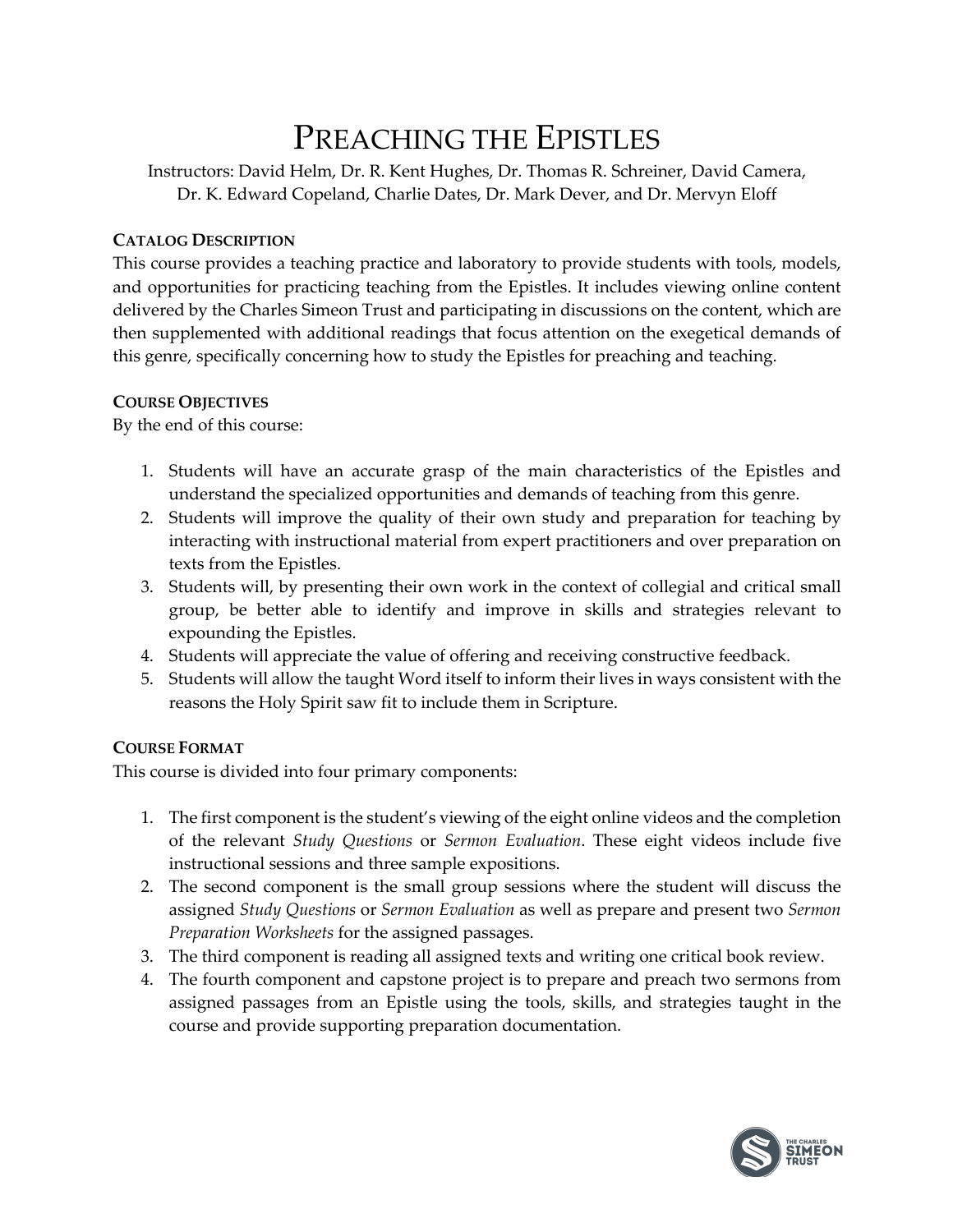# **REQUIRED TEXTS**

There are five required readings:

- Paul, Iain and David Wenham (eds.). Chapters 7-10 & 13-16 of *Preaching the New Testament*. (112 pages)
- § Schreiner, Thomas R. *Interpreting the Pauline Epistles*. (182 pages)
- § Stott, John. *The Message of Romans*. (432 pages)
- § Trotter, Andrew H. *Interpreting the Epistle to the Hebrews*. (222 pages)
- Charles Simeon Trust. *Study Guide on Epistles*. (26 pages)

# **COURSE REQUIREMENTS**

Each student is expected to:

- 1. Actively view each of the eight online videos and thoroughly complete the relevant *Study Questions* or *Sermon Evaluation*.
- 2. Prepare, present, and submit two *Sermon Preparation Worksheets* (Texts 1 & 2).
- 3. Prepare and deliver two recorded sermons on different Epistles texts (as assigned) that employ the tools, skills, and strategies covered in the course (Texts  $3 \& 4$ ).
	- a. Submit a *Sermon Preparation Worksheet* one week in advance of giving each sermon.
	- b. Submit audio or video recording of each sermon.
	- c. Submit a two-page self-assessment of the sermon by answering the following questions:
		- i. In what way did the sermon most encourage you personally?
		- ii. What are the two most important things that could be done to improve?
		- iii. What were the two best features of the sermon overall?
- 4. Read *Interpreting the Pauline Epistles* (Schreiner) and in a ten-page, double-spaced report a) affirm that you have read the book, b) in 5-6 pages, summarize main point(s) of the author's argument(s), being sure to reference specific supporting insights and giving page numbers in parentheses, and, c) in the remaining 4-5 pages, engage personally with the content that you have already summarized. You should address the following questions: 1) How do the author's arguments affirm or challenge my current beliefs or practices in teaching ministry? 2) What from the book will I implement immediately? 3) Why would I recommend (or not recommend) this book?
- 5. A statement affirming that you have thoroughly and completely read each assigned text.

#### **BIBLICAL TEXTS AVAILABLE FOR OUTLINE AND SERMON ASSIGNMENTS**

| Romans 5:1-11         | Colossians 1:15-23 |
|-----------------------|--------------------|
| 1 Corinthians 3:10-17 | James $4:1-10$     |
| Ephesians 3:1-13      | 1 John 4:1-6       |

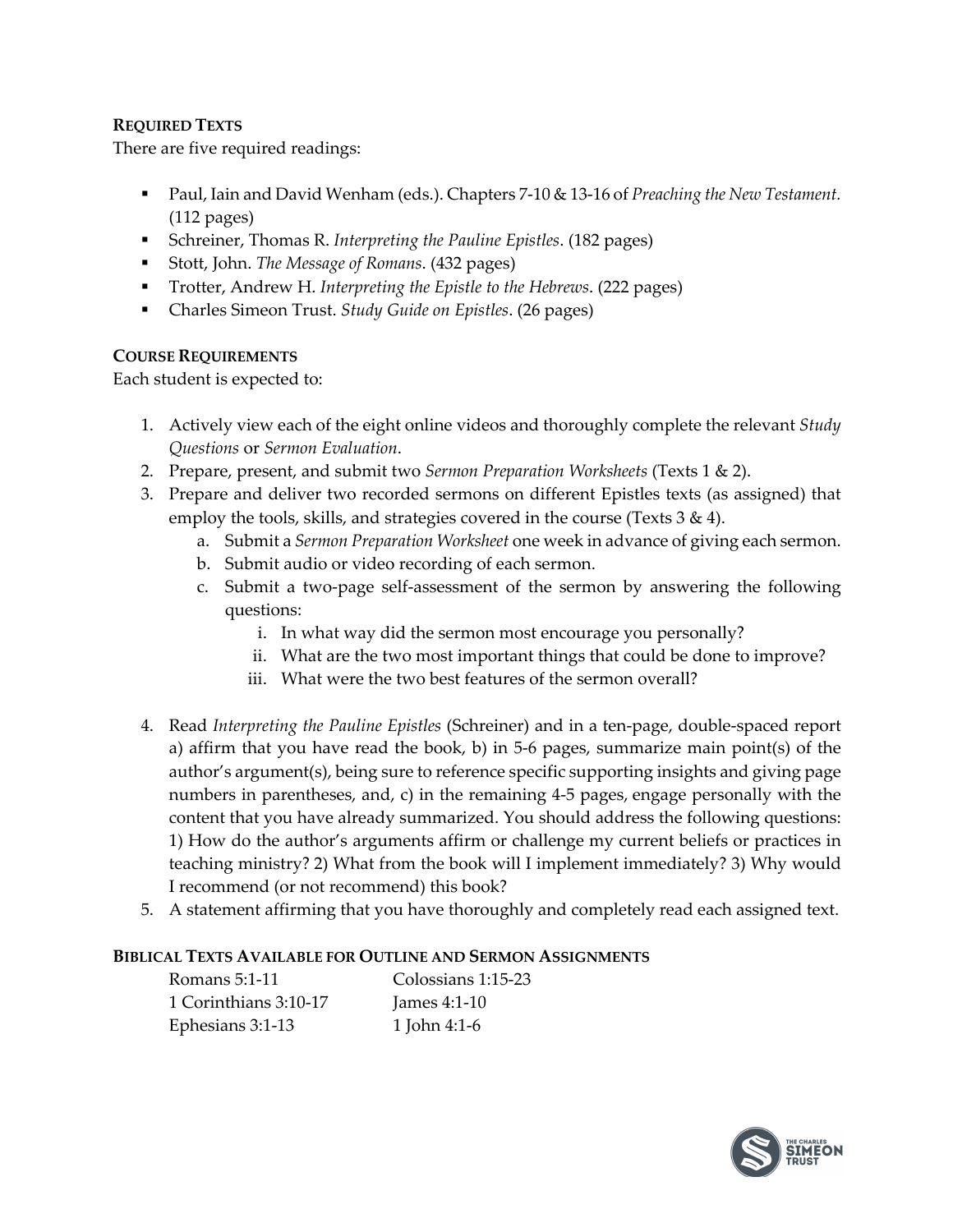| <b>COURSE SCHEDULE</b> |                                                                                                |
|------------------------|------------------------------------------------------------------------------------------------|
| Lesson 1               | View INSTRUCTION #1 (Thomas R. Schreiner)<br>Discuss/Write Study Questions for INSTRUCTION #1  |
| Lesson 2               | View INSTRUCTION #2 (David Helm)<br>Discuss/Write Study Questions for INSTRUCTION #2           |
| Lesson 3               | View INSTRUCTION #3 (David Camera)<br>Discuss/Write Study Questions for INSTRUCTION #3         |
| Lesson 4               | View INSTRUCTION #4 (K. Edward Copeland)<br>Discuss/Write Study Questions for INSTRUCTION #4   |
| Lesson 5               | View INSTRUCTION #4 (Mark Dever)<br>Discuss/Write Study Questions for INSTRUCTION #5           |
| Lesson 6               | View DEMONSTRATION #1 (R. Kent Hughes)<br>Discuss/Write Sermon Evaluation for DEMONSTRATION #1 |
| Lesson 7               | View DEMONSTRATION #2 (Charlie Dates)<br>Discuss/Write Sermon Evaluation for DEMONSTRATION #2  |
| Lesson 8               | View DEMONSTRATION #3 (Mervyn Eloff)<br>Discuss/Write Sermon Evaluation for DEMONSTRATION #3   |

#### **COURSE RESOURCES**

In addition to the required readings, we recommend consulting:

Arthurs, Jeffrey D. *Preaching with Variety: How to Re-Create the Dynamics of Biblical Genres*. Grand Rapids: Kregel, 2007.

Caird, G.B., *The Language and Imagery of the Bible*. Grand Rapids: Eerdmans, 1980.

Chapell, Bryan. *Christ-Centered Preaching: Redeeming the Expository Sermon*, Second Edition. Grand Rapids: Baker Books, 2005.

Collins, Raymond. *Preaching the Epistles*. New York: Paulist Press, 1996.

Duduit, Michael. *Handbook of Contemporary Preaching*. Nashville: Broadman, 1992.

Litfin, Duane. *Paul's Theology of Preaching.* Downers Grove: IVP Academic, 2015.